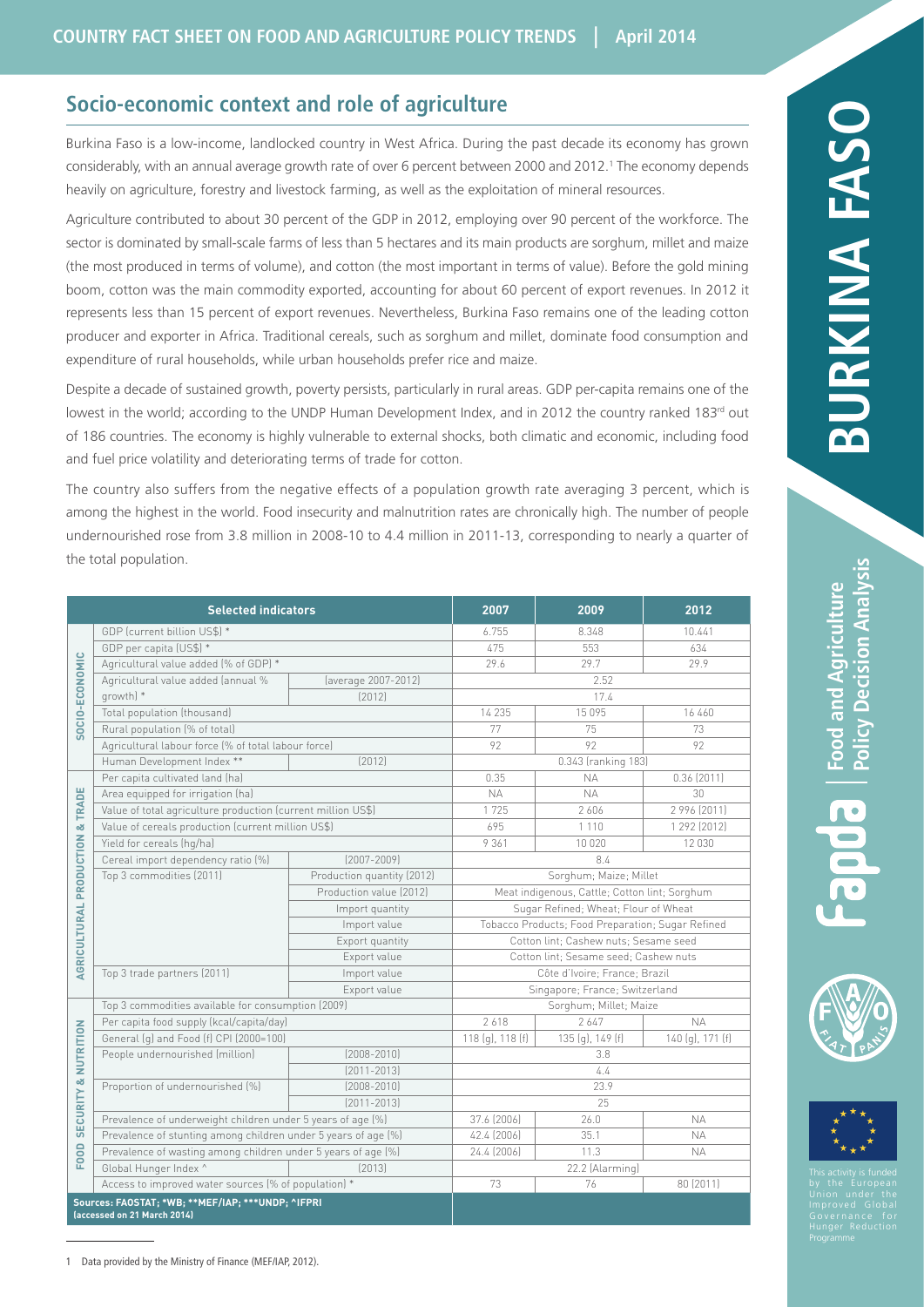# **1. Government objectives in agriculture, food and nutrition security**

The **Strategy for Accelerated Growth and Sustainable Development (SCADD 2011-2015)** represents the strategic framework of the government's economic and social development policies. The SCADD builds on policies and reforms undertaken under the previous **Strategic Framework for Poverty Reduction (CSLP)**. Articulated in four pillars, the SCADD aims at boosting economic growth (targeting a 10 percent annual GDP growth rate) and reducing poverty to less than 35 percent by 2015, thereby reaching the first Millennium Development Goal. The SCADD also foresees a significant level of contribution of the rural sector to the national economy, with a specific target of an average 10.7 percent growth rate over five years.

The government's objectives and priorities for the agricultural sector over the period 2011-15 are stated in the **National Programme for the Rural Sector (PNSR)** which represents the operational framework of the SCADD's vision for rural development and the **2003 Rural Development Strategy (SDR)**. The PNSR overall objective is to contribute to ensuring food and nutrition security, sustained economic growth and poverty reduction. It also represents the reference framework for all strategies, policies and plans related to agriculture, water and fisheries (PISA), environment (PDA/ECV), as well as animal resources (PAPISE)<sup>2</sup>.

#### Strategic frameworks and operational programmes for agriculture in Burkina Faso



# **2. Trends in key policy decisions (2007-2012)**

## **2.1 Producer-oriented policy decisions**

Agriculture in Burkina Faso is negatively affected by poor access to irrigation water, expensive inputs and equipment, land tenure insecurity, limited knowledge and capacity of producers, poor transportation infrastructure and limited access to credit for farmers. In recent years, some of these constraints have been addressed by the government through various policy measures and programmes.

## **Input subsidies accounted for a large share of agricultural public expenditure**

After nearly two decades of state withdrawal from the agricultural sector, the 2007/08 food crisis pushed the government to support staple crop production by distributing improved seeds and subsidizing half the cost of fertilizers. This measure was implemented throughout 2007-2012 and contributed to a significant increase in rice production.<sup>3</sup> In addition to that, the government continues to provide subsidies to cotton farmers. Over the 2006 to 2010 period, input subsidies represented a large share of agriculture-specific public expenditure, although the amount allocated to capital inputs (mainly equipment and on-farm irrigation) exceeded the one allocated to variable inputs, such as seeds and fertilizer.<sup>4</sup>

### **Price support provided to cotton farmers**

Since 2003, cotton production and trade are handled by three major cotton companies. SOFITEX, the largest of the three, is the key player in the sector, with more than 90 percent of cultivated land and about 80 percent of national production in 2009. In the framework of the cotton sector privatization<sup>5</sup>, the government maintained a 35 percent share in SOFITEX until 2008 when, as a consequence of SOFITEX recapitalization, it became again the company's major shareholder. The government also plays a role in fixing the price of cottonseeds to sustain production and farmers' income.<sup>6</sup> In 2006, the price-setting mechanism was changed to

<sup>2</sup> Programme d'investissment dans les secteurs de l'agriculture, de l'hydraulique et des ressources halieutiques (PISA); Plan décennal d'action du secteur de l'environnement et du cadre de vie (PDA/ECV); Plan d'action et programme d'investissment du sous-secteur de l'élevage (PAPISE).

<sup>3</sup> Based on data provided by the Division for Prospective and Food and Agricultural Statistics (DPSAA), the self-sufficiency ratio (SSR) raised from 20 percent in 2007 to 52 percent in 2010. See Guissou R., Ilboudo F. (2012). Analyse des incitations et pénalisations pour le coton au Burkina Faso. Série notes techniques, SPAAA, FAO, Rome.

<sup>4</sup> Yameogo S., Kienou A. (2013). Analysis of public expenditures in support of food and agriculture development in Burkina Faso, 2006-2010. Technical notes series, MAFAP, FAO, Rome.

<sup>5</sup> In 1999, the government released its majority shareholding in the parastatal company SOFITEX which had the monopoly in the cotton sector. The sector was subsequently liberalized in 2003, with the emergence of two new cotton companies, SOCOMA and Faso Coton.

<sup>6</sup> For more information on the price-setting mechanism, see Guissou R., Ilboudo F. (2012). Analyse des incitations et pénalisations pour le coton au Burkina Faso. Série notes techniques, SPAAA, FAO, Rome.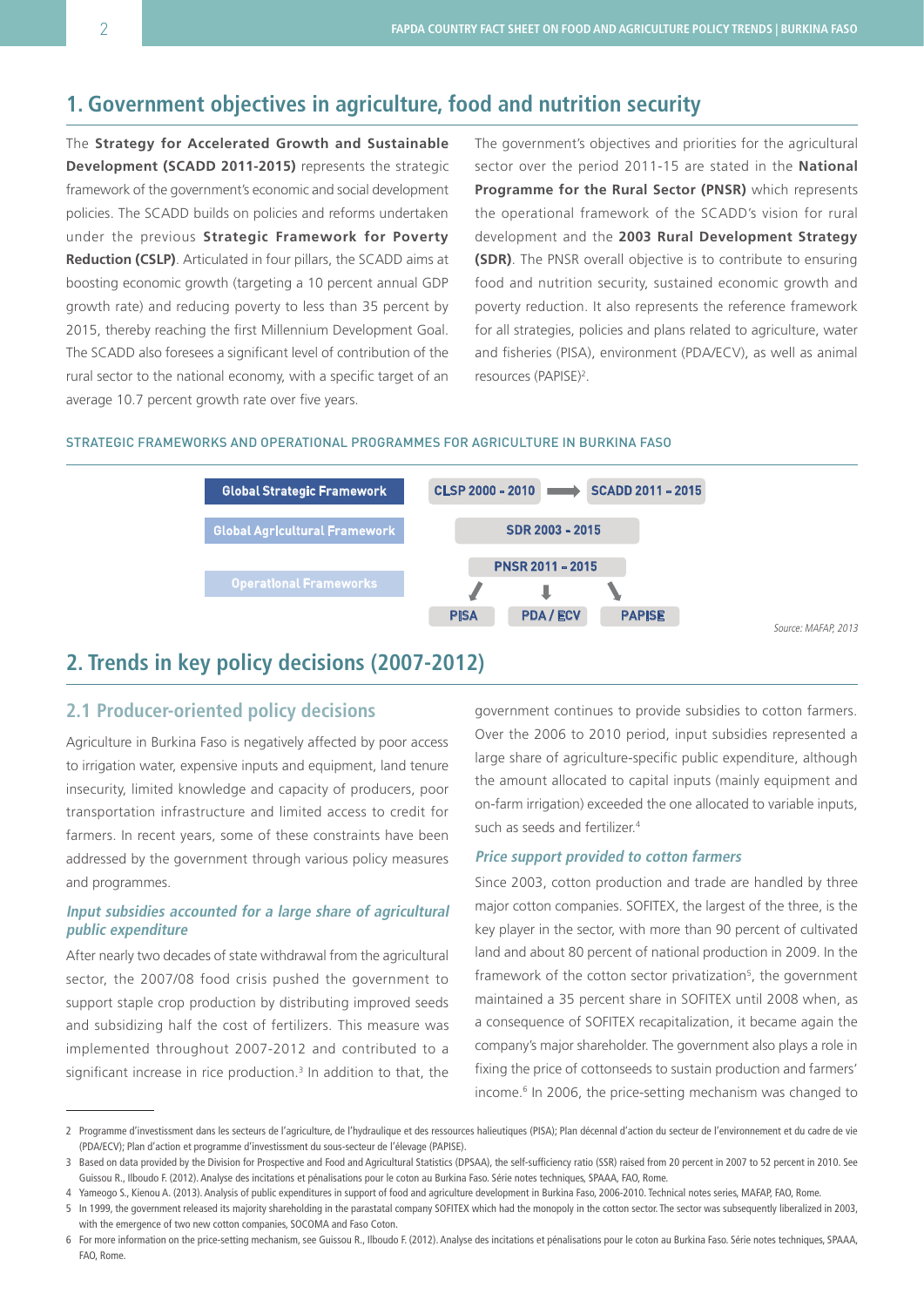better reflect world price levels; a new smoothing fund system has been launched to respond to the volatility of cotton prices on global markets. Additionally, the price paid to cotton producers has been continually increased since 2008.

### **Increased investments in irrigation systems**

Irrigated agriculture in Burkina Faso is poorly developed. In 2008, the total area of land under irrigation was estimated at about 25 percent of irrigable potential. In recent years, the country has increased its efforts to set up irrigation systems and promote small-scale irrigation. Public expenditure for irrigation infrastructure rose from 6.6 billion FCFA (about US\$ 14 million) in 2009 to 14.7 billion FCFA (about US\$ 29 million) in 2010.<sup>7</sup>

## **New legislation adopted to enhance land tenure security**

Customary land tenure rules have long governed land transactions and allocations, even though they were not officially recognized. With the aim of ensuring equitable access to rural land and securing land tenure, two major pieces of legislation have recently been adopted: the 2009 Rural Land Tenure Law<sup>8</sup> and the revised *Réorganisation Agraire et Foncière (RAF)*<sup>9</sup> , approved in 2012. Both documents enable legal recognition of rights legitimated by customary rules and practices, as well as provide for formalization of individual and collective use rights and the possibility of transforming these rights into private titles.



Despite the gold mining boom, cotton remains the heart of Burkina's economy. The sector provides income for 15-20 percent of the active labor force, supporting directly or indirectly almost half of the population.

## **2.2 Consumer-oriented policy decisions**

Despite the substantial needs of the population, few social safety net programmes are in place to assist poor and vulnerable households. Most of the existing interventions are limited in scope and coverage and heavily dependent on donor funding. The Social Protection National Policy, drafted in 2007, was finally adopted by the government in September 2012.

### **School feeding as one of the main social safety nets**

In recent years, the government scaled up its support to the national school feeding programme, which targets mainly primary school children. School feeding is supported almost equally by the government and development partners and represents one of the main social safety nets. School feeding programmes are mainly implemented in rural areas, where school enrollment is low, while in urban areas their coverage is relatively weak.<sup>10</sup> On the other hand, although food insecurity in the country is primarily an access problem, the implementation of cash-based transfers remains limited. A few pilot cash transfer programmes have been recently introduced but they rely heavily on external funding.11

### **Food security stock mainly used for emergency purpose**

Targeted free distributions and subsidized food sales were implemented for short periods of time to assist vulnerable households or disaster-affected persons, using either the National Food Security Stock (*Stock National de Securité*, SNS) or the Intervention Stock (*Stock d'Intervention*, SI). The SNS is made up of a physical stock of 35 000 tonnes of cereals (millet, maize, sorghum and rice; the latter was added in 2008) and a financial reserve with a counter value of about 25 000 tonnes of cereals. The SNS is co-managed by the government and development partners. Since 2005, the country's national food stocks also include an intervention stock (SI) of 10 000 tonnes which is used for market regulation purposes.

#### **Price control measures adopted in response to crises**

In response to the 2008 food crisis, the government negotiated with wholesalers and importers a series of suggested prices for rice, oil and sugar with the aim of limiting the impact of increased international prices on consumers. Again in November 2011, following a socio-political crisis which began in March, a list of 19 products subject to price control was approved by the Ministry of Commerce. The retail price of rice, wheat flour, bread, edible oil and sugar were fixed, as well as profit margin ceilings imposed on the sale of imported commodities.

<sup>7</sup> See Yameogo S., Kienou A. (2013), as in footnote 4.

<sup>8</sup> Loi N° 034-2009 / AN portant Régime Foncier Rural.

<sup>9</sup> The Réorganisation Agraire et Foncière (RAF) was first adopted in 1984 and further amended in 1991 and 1996 to help develop a private property rights regime for land.

<sup>10</sup> Nevertheless, the World Food Programme estimated that school feeding in Burkina Faso covers 100 percent of children attending primary school. For more information, see WFP (2013), State of School Feeding Worldwide, available at http://documents.wfp.org/stellent/groups/public/documents/communications/wfp257481.pdf.

<sup>11</sup> Among these, it is worth mentioning a pilot project launched in 2008 by the National Committee against AIDS (CNLS-IST) and the World Bank in the province of Nahouri, which aimed at testing how conditionalities and gender affect the impact of cash transfers targeted at orphans and vulnerable children (OVC) on health, education and wellbeing.